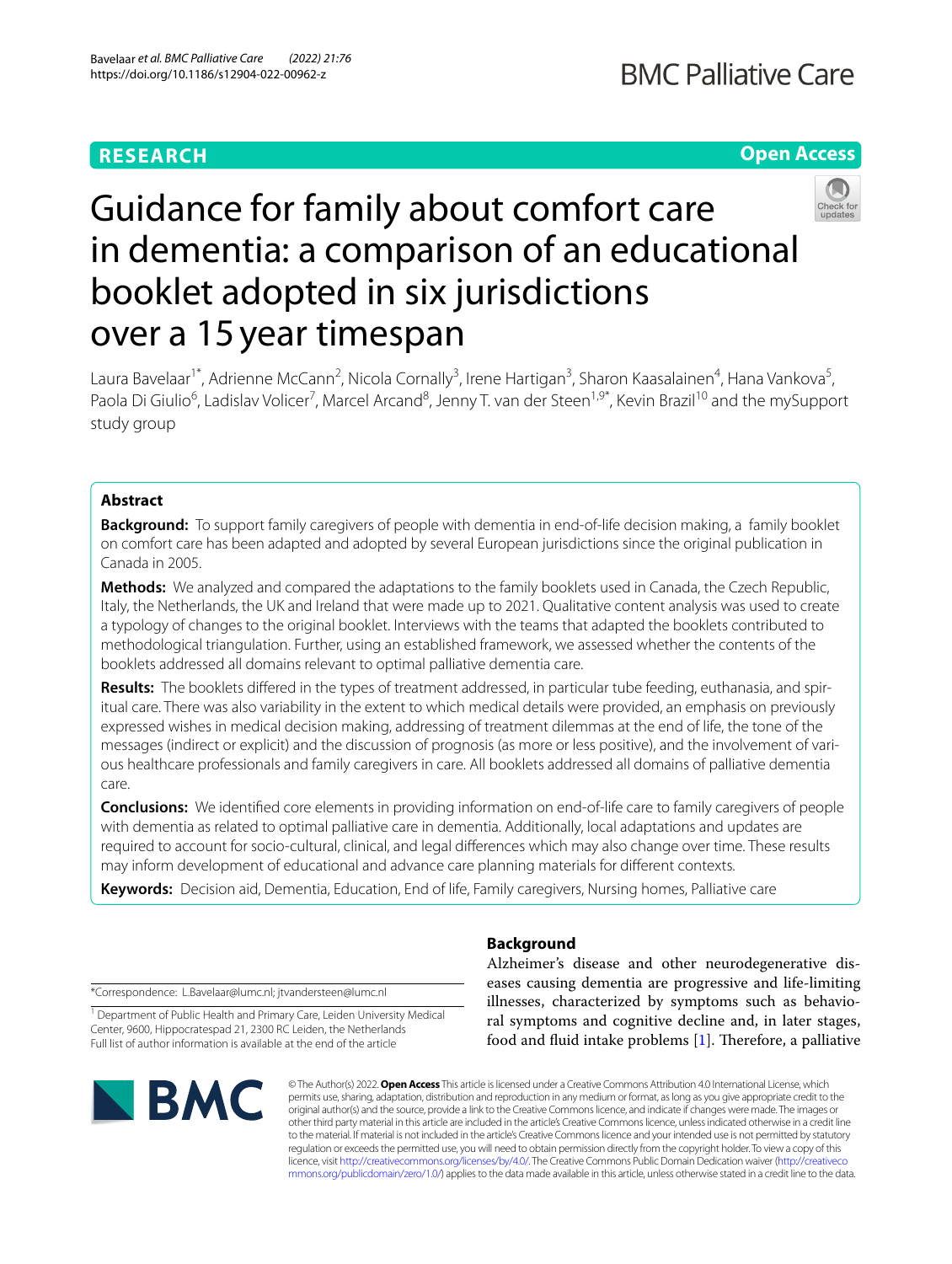care approach is appropriate. When dementia progresses to more severe stages, goals of care may shift from prolongation of life to maximizing comfort [\[2](#page-6-1)]. In order to provide person-centered care, these care goals should reflect individual wishes  $[2]$  $[2]$ . Due to cognitive impairment, family caregivers advocate for their relatives with dementia in conversations about goals of care and decision-making  $[3, 4]$  $[3, 4]$  $[3, 4]$  $[3, 4]$ . This is a difficult task for which many family caregivers feel ill-prepared. They may not be aware of the terminal course of dementia and may lack knowledge about palliative care [\[5](#page-6-4)]. Such information may be crucial as nursing staf have reported higher comfort in dying for people with dementia whose family are aware of the disease prognosis, in part because their healthcare professionals are being able to provide better end-of-life care [\[6](#page-6-5)].

The World Health Organisation (WHO) urges to assist family caregivers with information about dementia and palliative care [[1\]](#page-6-0). In Canada in 2005 the Comfort Care Booklet [\[7](#page-6-6)], a guide for caregivers of people with dementia, was developed with this aim and has been adopted by the WHO as an example of good practice  $[1]$  $[1]$ . This informational booklet informs family caregivers regarding the course of dementia and palliative care options. The booklet intends to help family caregivers understand that a palliative approach to care is appropriate and does not imply that "nothing can be done". Instead, a palliative approach to care can be considered a 'low-tech', but 'hightouch' approach [[8\]](#page-6-7). Retaining its core, the booklet has been translated and adapted for use by healthcare professionals and researchers in several European jurisdictions since 2005: Italy (2008) [\[9](#page-6-8)], the Netherlands (2011) [\[10](#page-6-9)], the Czech Republic  $(2017)$  [[11](#page-6-10)], Ireland  $(2020)$  [[12\]](#page-6-11) and the UK (2021) [\[13\]](#page-7-0). Further, in 2021, a new edition of this Canadian Booklet was developed [\[14](#page-7-1)].

Cross-national work about the Japanese, Italian, Dutch and original Canadian version showed that solely translating the information does not suffice. Adaptations to the local context are necessary for the booklets to be applicable and acceptable  $[15]$  $[15]$ . In addition, it is important that educational information is based on current evidence-based practice  $[16]$  $[16]$ , such as the recommendations by the European Association for Palliative Care (EAPC) about optimal palliative dementia care in older people frst issued in 2013 [[2\]](#page-6-1). Furthermore, developments in evidence and evolving public perception require that information should be reviewed regularly to remain up to date [[17](#page-7-4), [18\]](#page-7-5).

In this paper, we aim to provide guidance about the contents of informational booklets for family caregivers about dementia and palliative care, considering (i) transnational legal and socio-cultural diferences and developments over time, plus (ii) evidence and expert consensus-based recommendations regarding palliative dementia care. We compared informational booklets from six jurisdictions to determine key topics and we performed content analysis to highlight contextual diferences. The EAPC recommendations for optimal palliative dementia care [\[2](#page-6-1)] were mapped onto the contents of the booklets.

# **Methods**

This qualitative descriptive study  $[18]$  $[18]$  was conducted as part of an international multiple case study called *mySupport study*, which involves Canada, the Czech Republic, Italy, the Netherlands, Ireland and the UK. The *mySupport study* aims to support family caregivers of nursing home residents with advanced dementia in decision making about end-of-life care [[19\]](#page-7-6). In addition to training staff in conducting family care conferences, family caregivers are provided with information about the progression of dementia and end-of-life care for nursing home residents with dementia via the Comfort Care Booklet [[20\]](#page-7-7).

# **Comparison of content**

To compare the booklets' contents transnationally, we took a deductive approach to identify (i) key topics of the Comfort Care Booklets, as they are presented in all the booklets, and (ii) topics that require adaptation to the specifc socio-cultural, legal or temporal context, as they difer between the booklets.

First, the Czech, Dutch and Italian booklets were translated back to English. Next, two researchers (LB and JTvdS) read all the booklets thoroughly and compared the contents of all the booklets with the original Canadian booklet. Diferences were marked and listed in a matrix. Then, semi-structured interviews with the editors of the local booklets provided input for methodological triangulation verifying the comparison exercise for completeness [[21,](#page-7-8) [22](#page-7-9)]. A comparison between the original Canadian, the Italian and the Dutch version of the booklet has been reported previously [[15](#page-7-2)]. Therefore, LB and JTvdS selected the editors of the Czech, UK, Irish and updated Canadian versions of the booklets for an interview. The interview guide asked about topics that were added, deleted, or revised compared with the original Canadian booklet, and about the stakeholders involved in adapting the booklet. Interviews were transcribed, summarized and fed back to the developers for member checking, clarifcation and elaboration.

Finally, qualitative directed content analysis was performed on the identifed diferences of each booklet compared with the original Canadian booklet [\[23](#page-7-10)]. The tabulated differences were first read repeatedly to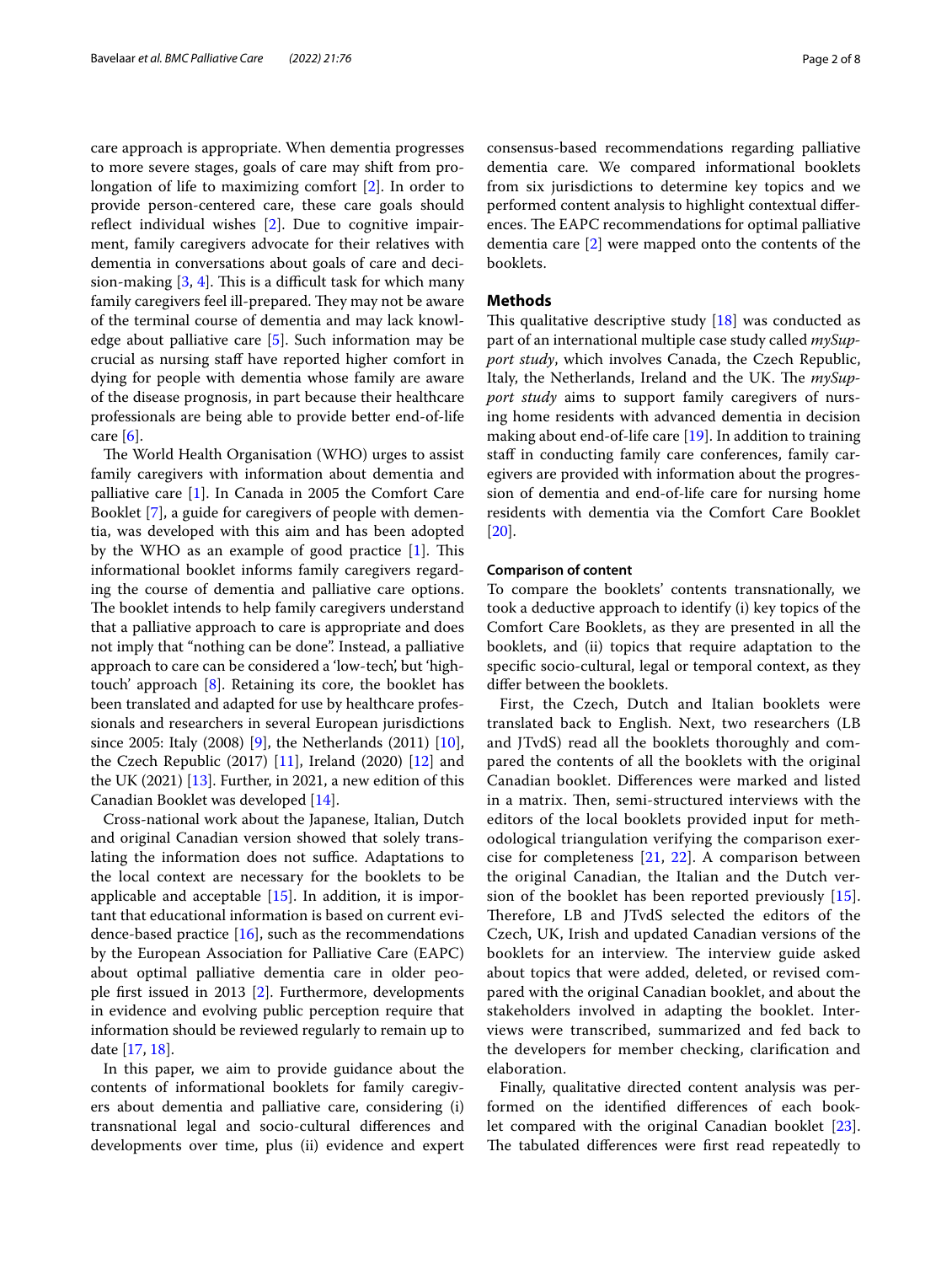create familiarity with the data. Then, the differences were assorted into categories that were informed by the literature [\[15](#page-7-2), [24\]](#page-7-11). Diferences that could not be coded in this manner were identifed and were assorted in an additional category or labeled as a subcategory of the existing categories. Next, the categories were reviewed and fnalized.

# **Quality appraisal**

A transnational quality appraisal was performed using a deductive approach to identify (i) if key topics according to evidence and expert consensus-based guidelines were represented in the Comfort Care Booklets (cf. [[25\]](#page-7-12)), and (ii) if this difered for the various booklets. To facilitate a comparison between the booklets (aim ii), the quality appraisal was performed with a single international (EAPC) framework, rather than multiple national guidelines on palliative dementia care.

To support methodological validity, AM and LB frst developed a protocol with accompanying grid for mapping the content of the booklets against the recommendations presented in the EAPC framework [[2,](#page-6-1) [26\]](#page-7-13) as depicted in Box [1](#page-6-12) (Additional file  $1$ ). The mapping did not include Domain 10: Education of the healthcare team and Domain 11: Societal and ethical issues, as these domains are not expected to be *explicitly* stated in the booklets although ethical and moral challenges may be considered within the booklets. For each booklet, this protocol was shared with a researcher fuent in the local language and who was familiar with the content of the local booklet. The outcomes of the final consensus mappings were entered in a grid to facilitate comparison across the booklets.

# **Results**

# **Comparison of content**

When comparing the contents of the booklets, two versions appeared: booklets that were based on the 2005 Canadian Comfort Care Booklet (the 2021 Canadian booklet, the Czech booklet, the Italian booklet, the Dutch booklet and the UK booklet) and booklets that were based on the 2017 UK booklet (the Irish booklet and sections of the 2021 Canadian booklet), see Table 1 (Additional file  $2$ ). The booklets that were based on the UK booklet thus had not used the original Canadian booklet as the starting point, but were based on the UK booklet -retaining the adaptions that were made in the UK booklet. Both healthcare professionals and family caregivers were involved in evaluating the contents of the booklets and the adaptations. This involvement ranged from participation in a study leading up to the development of the booklet [\[27](#page-7-14)] (indirect involvement), to "collaboration and co-production" which entailed team membership and contributing to key decisions [\[28](#page-7-15)]. Healthcare professionals largely infuenced the content revisions. Revisions often concerned the local legal frameworks and shared decision making practice.

The key topics that were present in all the booklets were the progression of dementia and possible complications such as eating difficulties and infections, the decision-making process about treatment options at the end of life, palliative care and managing symptoms such as pain, breathing problems and anxiety, the dying process and common emotions and procedures after death. These key topics were retained from the original Canadian Comfort Care Booklet.

We arranged the textual revisions of the booklets compared with the original texts in six categories: 1.Typology of treatments and symptoms at the end of life, 2. Patient and family rights and wishes, 3. Typology of decisions at the end of life, 4. Indirect or explicit messages, 5. More or less positive about prognosis, and 6. Relationship between healthcare professionals and family caregivers.

## *Typology of treatments and symptoms at the end of life*

The booklets differed in the treatment options that they described, and the level of medical detail that was provided about symptoms and treatments. Three topics related to treatment difered the greatest between the booklets: artifcial nutrition, life-terminating or lifelimiting treatments and spiritual care. Whereas all booklets discussed eating difficulties in advanced dementia, the UK booklet did not contain information about tube feeding or any objections to it (Table 2 (Additional file  $3$ ), quote A). Instead, extensive information about oral hygiene was provided and this was also included in the Irish and updated Canadian booklet. The Czech booklet provided detailed information about alternative feeding and food options to address eating difficulties. The Czech and Italian booklet provided more medical information about the complications of artifcial nutrition during the dying process than the other booklets. This was included because it was considered difficult to convince family caregivers not to start artifcial feeding at end of life. Regarding information about euthanasia, this was not included in the Irish and UK booklets, while more elaborate information was provided in the Dutch booklet and updated information in the Canadian booklet. The Czech and Italian booklets mentioned euthanasia only to state that it is not a viable option. The Dutch and Canadian booklets had included additional information about palliative sedation. The UK, Irish and updated Canadian booklet ofered information on spiritual care, which was not included in the Czech, Dutch and Italian booklets.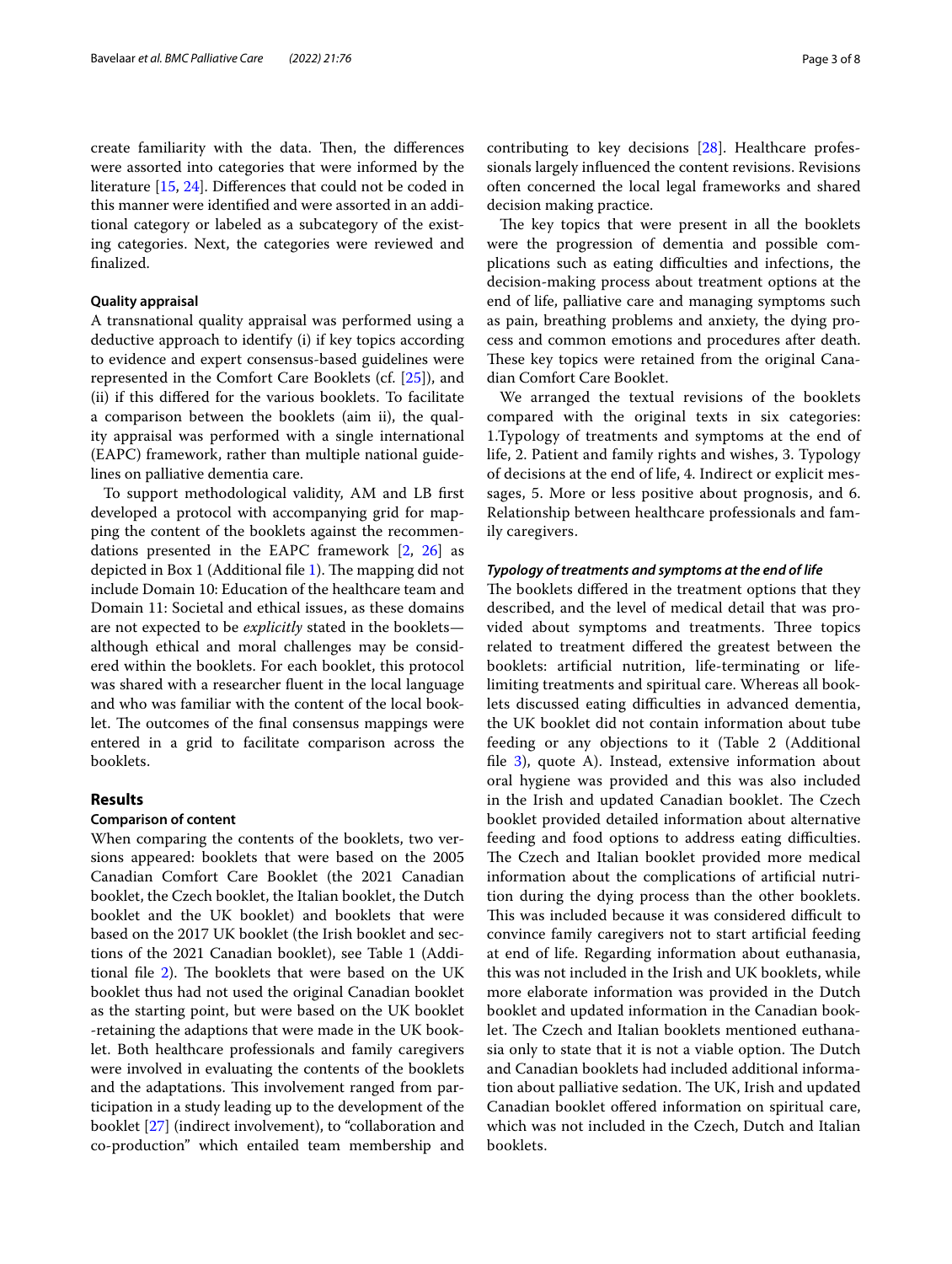The extent to which the booklets offered detail about medical issues varied, and this may relate to diference in whether healthcare professionals or family caregivers were the most infuential in the revision process (see also Table 1 (Additional fle [2](#page-6-13)) Stakeholder Involvement). The Czech, Dutch and Irish booklets contained the most information regarding medications and physical health and the UK booklet the least. For example, the Czech, Dutch and Irish booklet provided detailed information about the breathing pattern during dying or extra information about pain management options. In contrast, the UK booklet did not speak about the medical complications that could arise after hospitalization when addressing why transfer to hospital may not be appropriate, while the other booklets did.

## *Patient and family rights and wishes*

The varying legal systems of the jurisdictions were apparent in diverging emphasis on patient rights and wishes between the booklets. The Czech and Irish booklets stood out the most in this respect. The Czech booklet included an entire section about living wills and legally binding wishes to refuse care, driven by the Health Services Act, No. 372/2011 Coll [[29\]](#page-7-16). Emphasis was placed on acting in accordance with living wills throughout the booklet. The Irish booklet contained several sections that asked family caregivers to think about previous wishes of the person with dementia, to ensure that any decision making is aligned to the person's previously stated will and preference. Reference was made to Ireland's Assisted Decision-Making (Capacity) Act 2015 [ $30$ ]. The UK booklet and Dutch booklet only referred to patient wishes for specifc treatment decisions, such as CPR and the use of antibiotics, respectively.

The Italian booklet clearly stated that family members provide only information for the decision-making process. This mirrors the updated Canadian booklet, that had adapted the terminology to current legislation regarding shared decision making (Table 2 (Additional file  $3$ ), quote B). That is: the family caregiver was referred to as "the patient's legal representative" instead of "the mandatory" (a term formerly used to indicate a representative by law) and a statement was added about variations in provincial laws across the country regarding the role and rights of this person. The updated Canadian booklet, and the Dutch booklet, introduced family wishes only in the section on providing the last care after death.

Further, no mentioning of settling disagreements in court was made in the Czech, Italian and Dutch booklets. The Czech booklet also did not refer to the assistance of ethics committees. A fnal diference between the booklets was that only the Dutch and Canadian booklets contained information about the legal requirements for life terminating treatments.

# *Typology of decisions at the end of life*

A similar category of diferences between the booklets related to the description of end-of-life decision making. The Irish and Czech booklets emphasized best interest decision making, involving the family caregiver. The UK booklet underscored the responsibility of the clinician or medical team to facilitate this.

When describing considerations for decisions or treatment, the booklets varied in whether they stated the underlying dilemma. The UK and Italian booklets often did not include the dilemma. For example, they did not refer to pneumonia as "the older person's best friend" (an argument against curative treatment of pneumonia, Table 2 (Additional file  $3$ ), quote C). Dilemmas were sometimes emphasized in the Czech booklet, for instance by adding the statement "even at the cost of reduced comfort" which suggests curative treatment can be incongruent with comfort care. The moral acceptability of treatment decisions was, at some places, omitted from the Dutch and Irish booklet. The decision to increase doses of morphine at the end of life to reduce sufering was therefore more a medical than a moral decision, for instance.

# *Indirect or explicit messages*

An evident diference between the booklets was their layout. While the Dutch and original Canadian booklets contained images of moments of caring, the UK booklet contained images of nature. The Italian, Czech, Irish and updated Canadian booklets were in the middle of this spectrum and showed images of their local nursing home contexts. In addition, the Irish booklet contained images of nature.

Diferences between explicit messages or more softened, indirect messages were also found in the text in terms of style. The UK booklet used more softened language, for example comparing breathing problems to asthma. This booklet also spoke about nausea or discomfort, similar to the Italian and Irish booklet. The Czech, Dutch and Canadian booklets instead mentioned vomiting and pain. The Czech booklet typified useless or harmful treatment in the last days or hours of terminal illness as "dysthanasia", detained death, and mentioned more confrontational treatment details.

All booklets considered dementia as a terminal condition, but some booklets were more explicit about this. The Czech booklet further contained explicit statements about the non-curable and terminal nature of the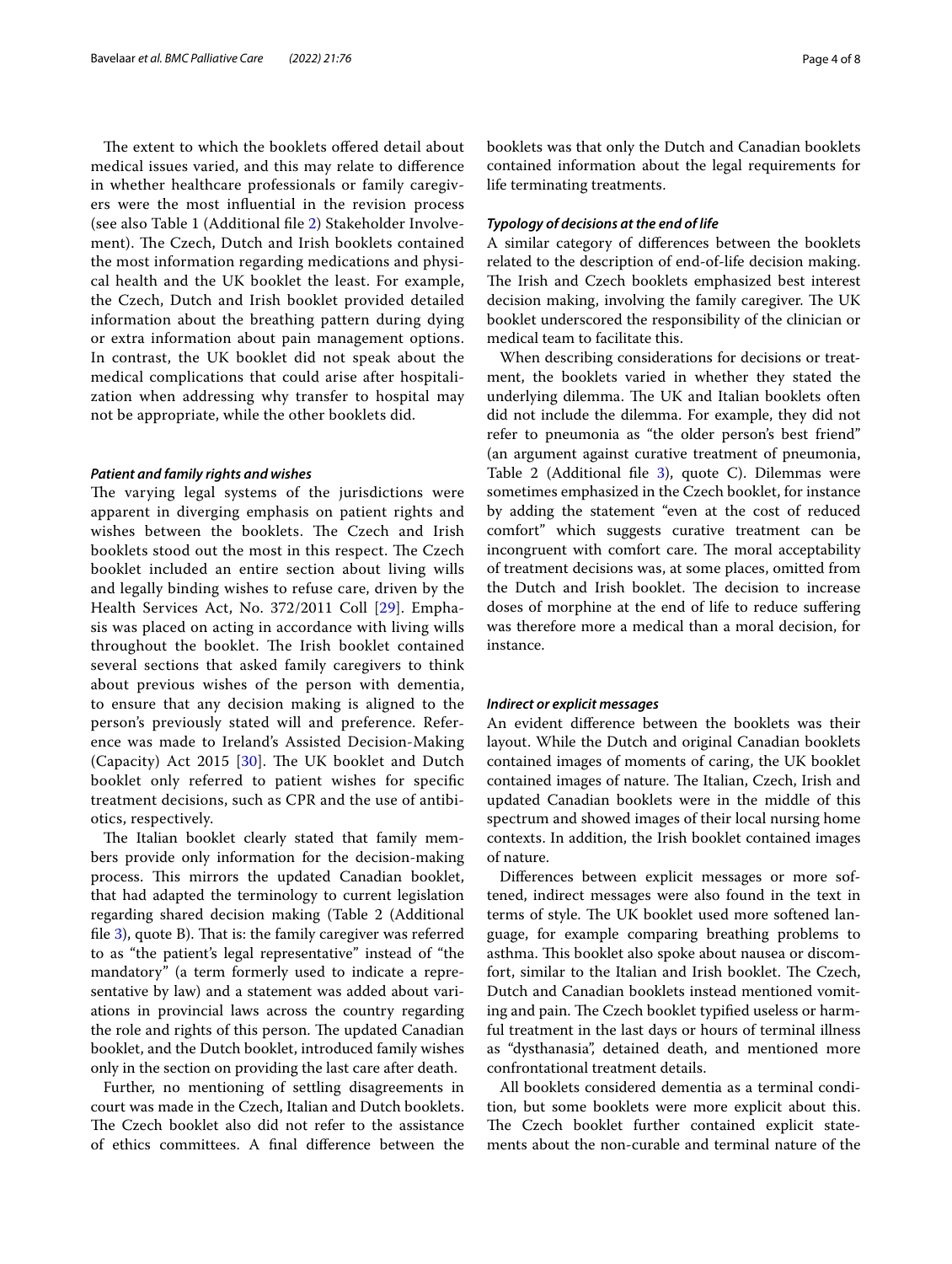disease causing dementia syndrome. Also the Irish booklet explicitly mentioned the dying phase several times. The Dutch booklet clearly related not eating and drinking to the dying phase (Table 2 (Additional fle [3](#page-6-14)), quote D).

All booklets recommended a palliative care approach based on physical and psychological comfort; the Canadian and Italian booklets concluded with the statement that "That's because the majority of people perceive that advanced and prolonged dementia is worse than death". This statement was not incorporated in the other booklets.

# *More or less positive about prognosis*

There was some variation within and between the booklets regarding the description of the prognosis. The Czech booklet started with the limited life expectancy and cause of death in the introduction (Table 2 (Additional fle [3\)](#page-6-14), quote E) and therefore appeared less positive about the prognosis compared with the other booklets. The symptoms that were described in this booklet were mainly possible causes of death, as was the case for the Canadian, Dutch and Irish booklets. The UK and Irish booklets had additionally included symptoms related to activities of daily living, describing less severe stages of dementia. This encompassed a more holistic tone and upstream approach regarding prognosis than referring only to symptoms around the end of life.

The Czech booklet was less positive about prognosis throughout the booklet, for example stating how certain treatments may not be tolerated by the person with dementia. The more positive tone about prognosis of the UK booklet was also present throughout, for example by not stating some negative consequences of treatments. The Dutch booklet was more positive about prognosis in some sections: a maximum estimate of survival was provided for people who do not eat (instead of a time window that included a shorter time estimate). However, in other sections, the Dutch booklet was less positive about prognosis: it included the statement that the "fnal stage can be long and exhausting".

# *Relationship between healthcare professionals and family caregivers*

Two booklets stood out regarding the relationship between healthcare professionals and family caregivers: the updated Canadian and Irish booklet. Both had included information about family involvement in care and this was particularly present throughout the Irish booklet (Table 2 (Additional file  $3$ ), quote F). The other booklets did not include this information, apart from sitting in at the end of life. The Irish booklet additionally referred to several healthcare disciplines throughout the booklet, which supports the multidisciplinary nature of palliative care. The other booklets mainly referred to physicians and nursing staf.

# **Quality appraisal**

According to the fnal consensus mapping, all EAPC frst nine domains defning optimal palliative dementia care were addressed in all the booklets, as depicted in Table 3 (Additional fle [4\)](#page-6-15). However, not all specifc recommendations within the domains were addressed by all booklets. Recommendations with regards to `setting care goals and advance care planning' were addressed the least, especially in the Canadian and Italian booklet, while the Irish booklet addressed some of the specifc recommendations. Supporting people with mild dementia in advance care planning (recommendation 3.4) was not mentioned in any of the booklets, as all booklets described the advanced stages of dementia since the booklets are positioned at the end of life, where decision making capacity may be limited. Recommendations that were also not addressed by any of the booklets related to `Continuity of care' (having a central care coordinator and appropriate information transfer between healthcare professionals) and to `Optimal treatment' (interdisciplinary consultation between dementia and palliative care specialists).

The Czech booklet was the only booklet that addressed recommendation 2.5 about previously expressed preferences regarding place of care (domain 2: Person-centered care). An explicit statement about avoiding the use of restraints (recommendation 6.3, domain: Avoiding burdensome treatment) was found only in the Irish Booklet.

Based on our overall fndings, we present guidance statements regarding the contents of informational booklets for family caregivers about dementia and palliative care  $[31]$  $[31]$  in Box 2 (Additional file  $5$ ). This may inform future updates or wider adoption of the booklets and support the development of other educational materials for family caregivers in this area.

# **Discussion**

The Comfort Care Booklet provides family caregivers with information concerning the trajectory of advanced dementia and a palliative approach to care. In this paper, we compared Comfort Care Booklets across six jurisdictions that were developed between 2005 and 2021. One of the most striking diferences between the booklets was the distinction between the UK booklet and the original Canadian booklet. The UK booklet has been under extensive review in practice by various stakeholders since 2014, originally used in Northern Ireland, it was adapted for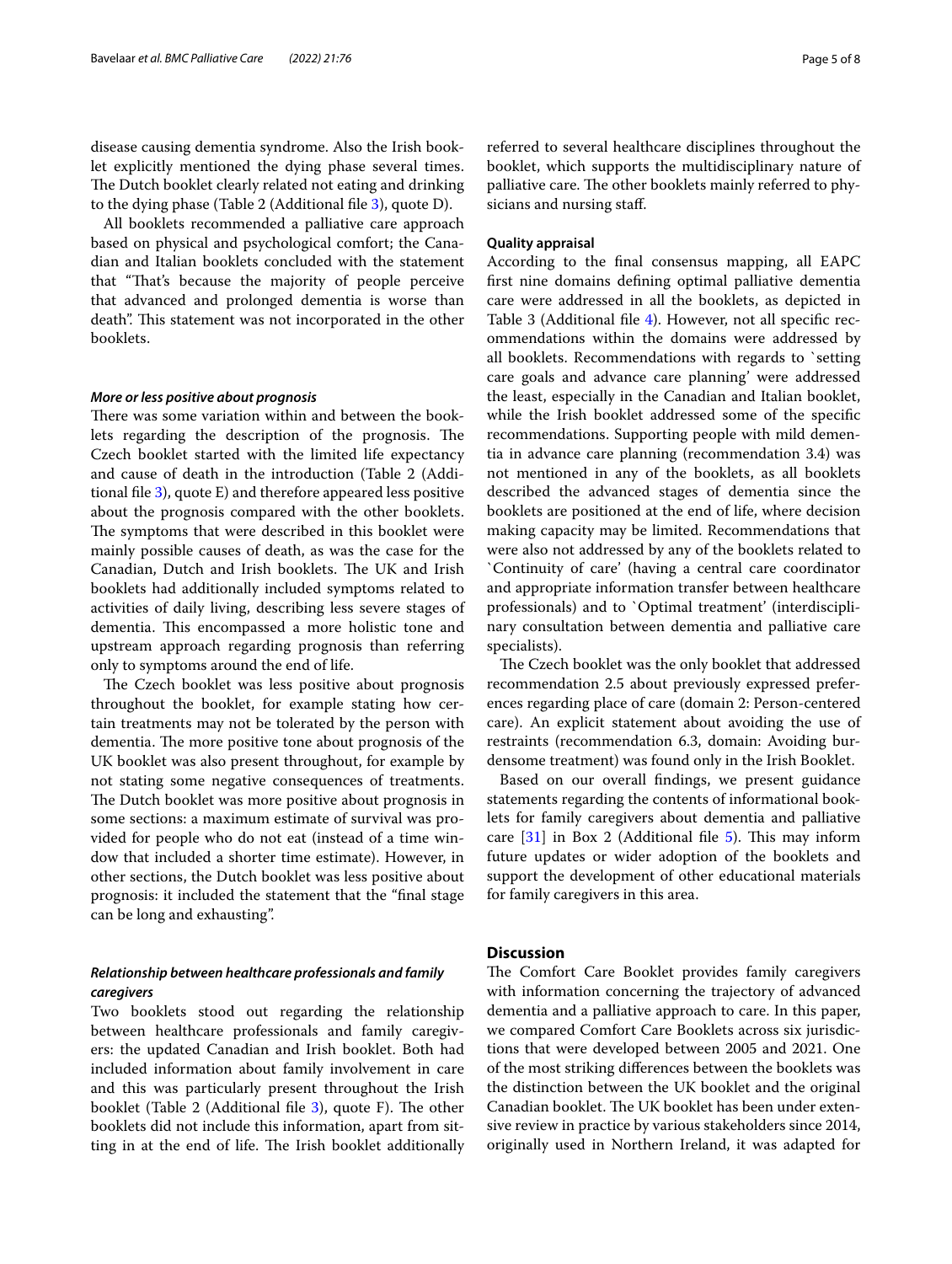broader application in the UK between 2019 and 2021. In the Irish and updated Canadian booklets, the involvement of family caregivers over the last year was evident from the addition of sections that engaged family caregivers, stipulating their role in providing comfort care. Interesting in this respect is the addition of a new section on spirituality for the UK, Irish and updated Canadian booklets. This addition could thus reflect increasing awareness for spiritual care as a key component in palliative care [[32\]](#page-7-19). Also, it is likely that the dominant ideology in the stakeholders' jurisdiction and the greater representation of stakeholders involved, healthcare professionals or family caregivers, infuenced topics to be included in the booklets. These findings highlight the need to involve stakeholders and have appropriate levels of representation in the development and evaluation of family and patient educational materials [[16\]](#page-7-3) and to be transparent in reporting the process.

In addition to the impact of stakeholder involvement, sociocultural diferences emerged too. End-of-life decision making and disclosing prognostic information are both signifcantly infuenced by socio-cultural factors  $[33, 34]$  $[33, 34]$  $[33, 34]$  $[33, 34]$ . The UK booklet was more positive about prognosis and did not include many medical details or explicit messages, as one of the developers stated: "we tend not to talk about death". The aim of the booklet was therefore to inform family caregivers without causing distress. In contrast, the Czech booklet was less positive about prognosis and included more detailed information and explicit messages. The historically strong paternalistic culture in the Czech health care is reported to be a barrier for patient engagement [[35](#page-7-22)]; although health care regulations recognize this, reform is in progress to be more inclusive of patient autonomy. The primary aim of the booklet was thus to inform and prepare family caregivers to stimulate family caregiver engagement.

Diferences in legal contexts between jurisdictions were further apparent in the status of best interests and patient autonomy or previously expressed wishes in medical decision making, and the extent to which family was involved in shared decision making. While the Czech and Irish booklet emphasized best interest decision making informed by living wills and advance directives, the updated Canadian booklet did not refer to advance directives as this term is not consistent within the legal frameworks for all Canadian provinces. Diferences in legislation [\[34\]](#page-7-21) and interpretation of decision-making processes [[35](#page-7-22), [36\]](#page-7-23) are therefore important to consider when providing information about end-of-life decision making.

Finally, diferences over time were apparent from our analysis. The evidence base for advance care planning for people with dementia has been growing [\[37\]](#page-7-24). While hardly present in most of the booklets, the recent Irish booklet contained information about end-of-life care planning to ensure that any decision making is aligned to the person's previously stated will and preference. The updated Canadian booklet included information about Medical Assistance in Dying, while the original version referred to an illegal status of euthanasia. In addition, the text was gender-neutral and did not include male pronouns. The UK booklet had removed information about tube feeding due of the wider consensus on tube feeding being inappropriate for people with dementia at the end of life; this could refect developments in public perception making such a statement obsolete [[18\]](#page-7-5).

Compared with a systematic review that mapped the components of palliative care interventions according to the EAPC domains  $[25]$  $[25]$ , the outcome of our mapping was different. The systematic review found that interventions hardly addressed 'applicability of palliative care'. Further, 'prognostication and timely recognition of dying', 'avoiding overly aggressive, burdensome or futile treatment' and 'setting care goals and advance care planning' were not always included in interventions. The Comfort Care Booklets addressed all these domains as they formed the key message of the information, except for 'setting care goals and advance care planning'. Possibly, more information about end-of-life care planning practice could be included in future editions; advance care planning that includes the person with dementia needs to be addressed at earlier disease stages.

A strength of this study is that this cross-national comparison not only focuses on diferent cultures, but also captured some key developments over time. This is also a limitation of this study that compared the booklets at one point in time, and we propose to review and update information materials regularly to adopt socio-cultural and evidence-base developments. Intervals for updating the booklets should be determined by developments in evidence and public perception [[17,](#page-7-4) [18\]](#page-7-5). Furthermore, although both English speaking/Northern European cultures and Mediterranean/Eastern European cultures were included in our analysis [\[33\]](#page-7-20), our study primarily focused on western documents that were all based on an original Canadian piece and does not provide information about possible issues to consider for documents in other cultures.

# **Conclusions**

In conclusion, the Comfort Care Booklet covers all domains of good-quality palliative care for older people with dementia [[2\]](#page-6-1), but more attention for end-of-life care planning and spirituality is required. We present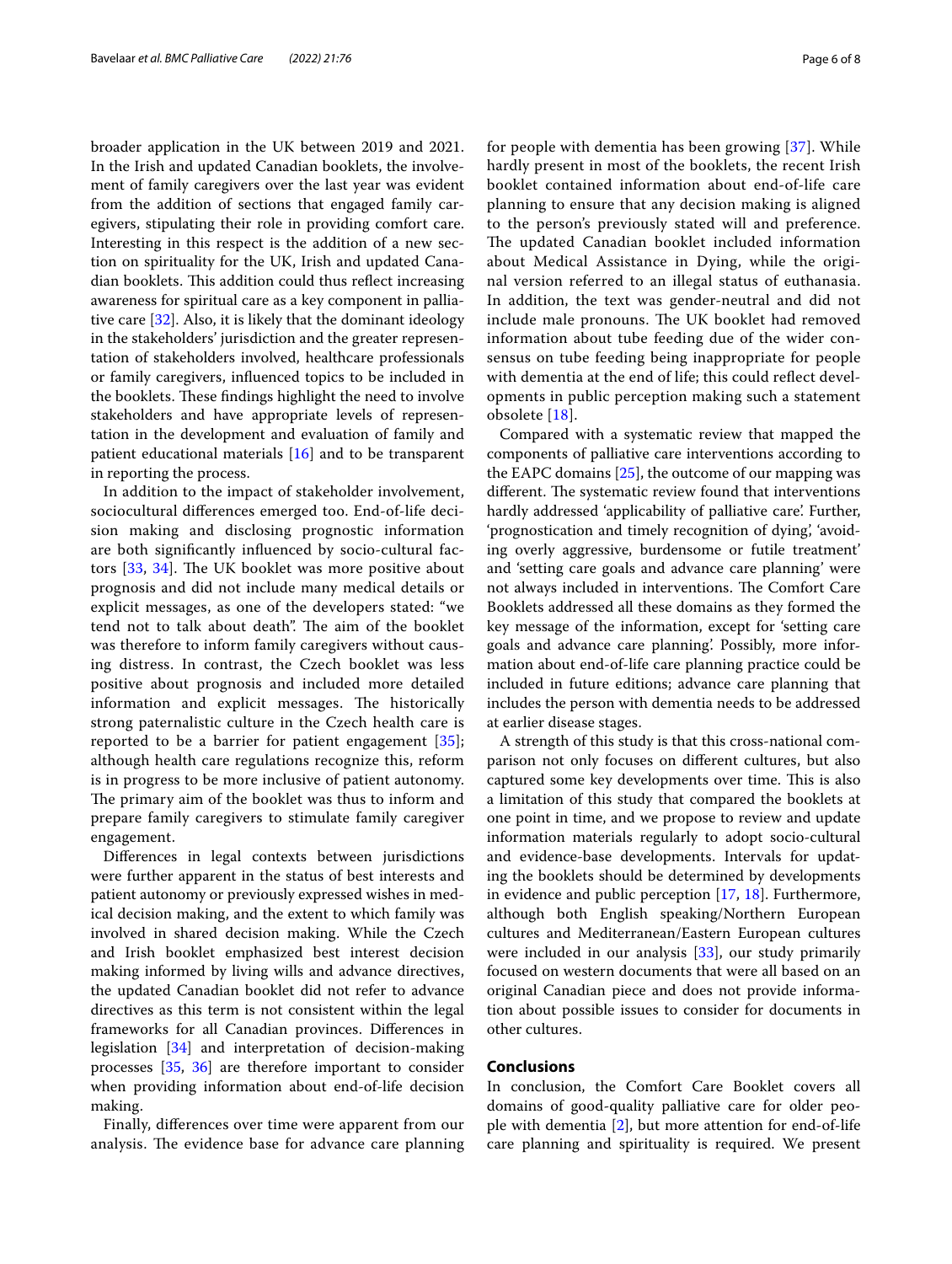guidance statements regarding family information. When developing informational materials that are appropriate for the local context, it is important to consider the legal and socio-cultural environment and developments over time. We also recommend stakeholder involvement throughout the development process, end-users in particular.

# **Abbreviations**

CPR: Cardiopulmonary resuscitation; EAPC: European Association for Palliative Care; WHO: World Health Organisation.

# **Supplementary Information**

The online version contains supplementary material available at [https://doi.](https://doi.org/10.1186/s12904-022-00962-z) [org/10.1186/s12904-022-00962-z.](https://doi.org/10.1186/s12904-022-00962-z)

<span id="page-6-13"></span><span id="page-6-12"></span>**Additional fle 1: Box 1.** Protocol for mapping the Comfort Care Booklets' contents against the EAPC framework

<span id="page-6-14"></span>**Additional fle 2: Table S1.** Summary of Comfort Care Booklet development process

<span id="page-6-15"></span>**Additional fle 3: Table S2.** Themes of textual revisions across the booklets with example quotes

<span id="page-6-16"></span>**Additional fle 4: Table S3.** Outcome of the EAPC framework mapping: recommendations addressed from domains 1-9

**Additional fle 5: Box 2.** Guidance statements

**Additional fle 6.** Full list of mySupport study group

#### **Authors' contributions**

LB and JS contributed to the concept and design of the work; acquisition, analysis and interpretation of the data; drafted the article and substantially revised it. AM contributed to the design of the work; acquisition and analysis of the data and substantially revised the article. KB contributed to the concept of the work and substantially revised the article. NC, IH, SK, PG, HV, LV and MA contributed to the analysis and interpretation of the data and substantially revised the article. All authors read and approved the fnal manuscript.

#### **Funding**

This is an EU Joint Programme -Neurodegenerative Disease Research (JPND) project. The project is supported through the following funding organisations under the aegis of JPND -[www.jpnd.eu:](http://www.jpnd.eu) Canada, Canadian Institutes of Health Research; Czech Republic, Ministry of Education, Youth and Sport; Netherlands, Netherlands Organisation for Health Research and Development; Republic of Ireland, Health Research Board; UK, Alzheimer's Society. The funding source had no involvement in the study design, collection, analysis and interpretation of data, in the writing of the report and in the decision to submit the article for publication.

# **Availability of data and materials**

The datasets used and/or analysed during the current study are available from the corresponding author on reasonable request.

# **Declarations**

# **Ethics approval and consent to participate**

Formal ethics approval was not required as the Medical Research Involving Human Subjects Act (1998, 26 March, [https://wetten.overheid.nl/BWBR0](https://wetten.overheid.nl/BWBR0009408/2021-07-01) [009408/2021-07-01](https://wetten.overheid.nl/BWBR0009408/2021-07-01)) was not applicable. All editors provided verbal consent to participate in the interviews.

#### **Consent for publication**

Not applicable.

# **Competing interests**

The authors declare that they have no competing interests.

# **Author details**

<sup>1</sup> Department of Public Health and Primary Care, Leiden University Medical Center, 9600, Hippocratespad 21, 2300 RC Leiden, the Netherlands. <sup>2</sup>Innovation Value Institute, Maynooth University/Age Friendly Ireland, Maynooth, Ireland.<sup>3</sup> Catherine McAuley School of Nursing and Midwifery, University College Cork, Cork, Ireland. <sup>4</sup> School of Nursing, McMaster University, Hamilton, Ontario, Canada.<sup>5</sup> Center for Palliative Care, Prague, and Third Faculty of Medicine, Charles University, Prague, Czech Republic. <sup>6</sup> Department of Sciences of Public Health and Pediatrics, Turin University, Milan, Italy. <sup>7</sup> School of Aging Studies, University of South Florida, Tampa, FL, USA. <sup>8</sup> Department of Family Medicine, University of Sherbrooke, Sherbrooke, QC, Canada. <sup>9</sup> Department of Primary and Community Care, Radboud university medical center, Nijmegen, the Netherlands. <sup>10</sup>School of Nursing and Midwifery, Queen's University Belfast, Belfast, Northern Ireland, UK.

# Received: 26 July 2021 Accepted: 28 April 2022 Published online: 17 May 2022

# **References**

- <span id="page-6-0"></span>1. Hall S, Petkova H, Tsouros AD, Costantini M, Higginson IJ. Palliative care for older people: better practices. Copenhagen: World Health Organisation; 2011.
- <span id="page-6-1"></span>2. van der Steen JT, Radbruch L, Hertogh CM, de Boer ME, Hughes JC, Larkin P, et al. White paper defning optimal palliative care in older people with dementia: a Delphi study and recommendations from the European Association for Palliative Care. Palliat Med. 2014;28:197–209.
- <span id="page-6-2"></span>3. Samsi K, Manthorpe J. Everyday decision-making in dementia: fndings from a longitudinal interview study of people with dementia and family carers. Int Psychogeriatr. 2013;25:949–61.
- <span id="page-6-3"></span>Bollig G, Gjengedal E, Rosland JH. They know!-do they? A qualitative study of residents and relatives views on advance care planning, end-of-life care, and decision-making in nursing homes. Palliat Med. 2016;30:456–70.
- <span id="page-6-4"></span>5. Gabbard J, Johnson D, Russell G, Spencer S, Williamson JD, McLouth LE, et al. Prognostic awareness, disease and palliative understanding among caregivers of patients with dementia. Am J Hosp Palliat Care. 2020;37:683–91.
- <span id="page-6-5"></span>6. Van der Steen JT, Onwuteaka-Philipsen BD, Knol DL, Ribbe MW, Deliens L. Caregivers' understanding of dementia predicts patients' comfort at death: a prospective observational study. BMC Med. 2013;11:105.
- <span id="page-6-6"></span>7. Arcand M, Caron C. Comfort Care at the end of life for persons with Alzheimer's disease or other degenerative diseases of the brain - a guide for caregivers. Sherbrooke: Centre de santé et de services sociaux - institut universitaire de gériatrie de Sherbrooke; 2005.
- <span id="page-6-7"></span>8. Arcand M. End-of-life issues in advanced dementia: part 1: goals of care, decision-making process, and family education. Can Fam Physician. 2015;61:330–4.
- <span id="page-6-8"></span>9. Spadin T, Toscani F. Cure palliative alla fne della vita - Una guida per chi si prende cura di persone con malattia di Alzheimer o altre patologie cerebrali degenerative [palliative care at the end of life: a guide for those who care for people with Alzheimer's disease or other degenerative brain diseases]. Milano: Fondazione Maestroni e AIMA Associazione Italiana Malattia di Alzheimer; 2008.
- <span id="page-6-9"></span>10. Van der Steen JT, Hertogh CM, de Graas T. Zorg rond het levenseinde voor mensen met de ziekte van Alzheimer of een andere vorm van dementie: Een handreiking voor familie en naasten [Care around the end of life for people with Alzheimer's disease or another type of dementia: A guide for family and friends], 2nd. Amsterdam: VUmc, EMGO; 2011.
- <span id="page-6-10"></span>11. Volicer L, Vanková H. Palliativní péce konci zivota u lidí s Alzheimerovou nemocí ci jiným neurodegenerativním onemocnením [end-of-life palliative care in people with Alzheimer's disease or another neurodegenerative disease]. Prague: Third Faculty of Medicine, Charles University; 2017.
- <span id="page-6-11"></span>12. Cornally N, Hartigan I, Lisiecka D, Foley T, Buckley C, Timmons S, et al. Providing Comfort Care to People with Advanced Dementia Approaching End of Life. - A guide for families of people living in nursing homes. Republic of Ireland: 2020.